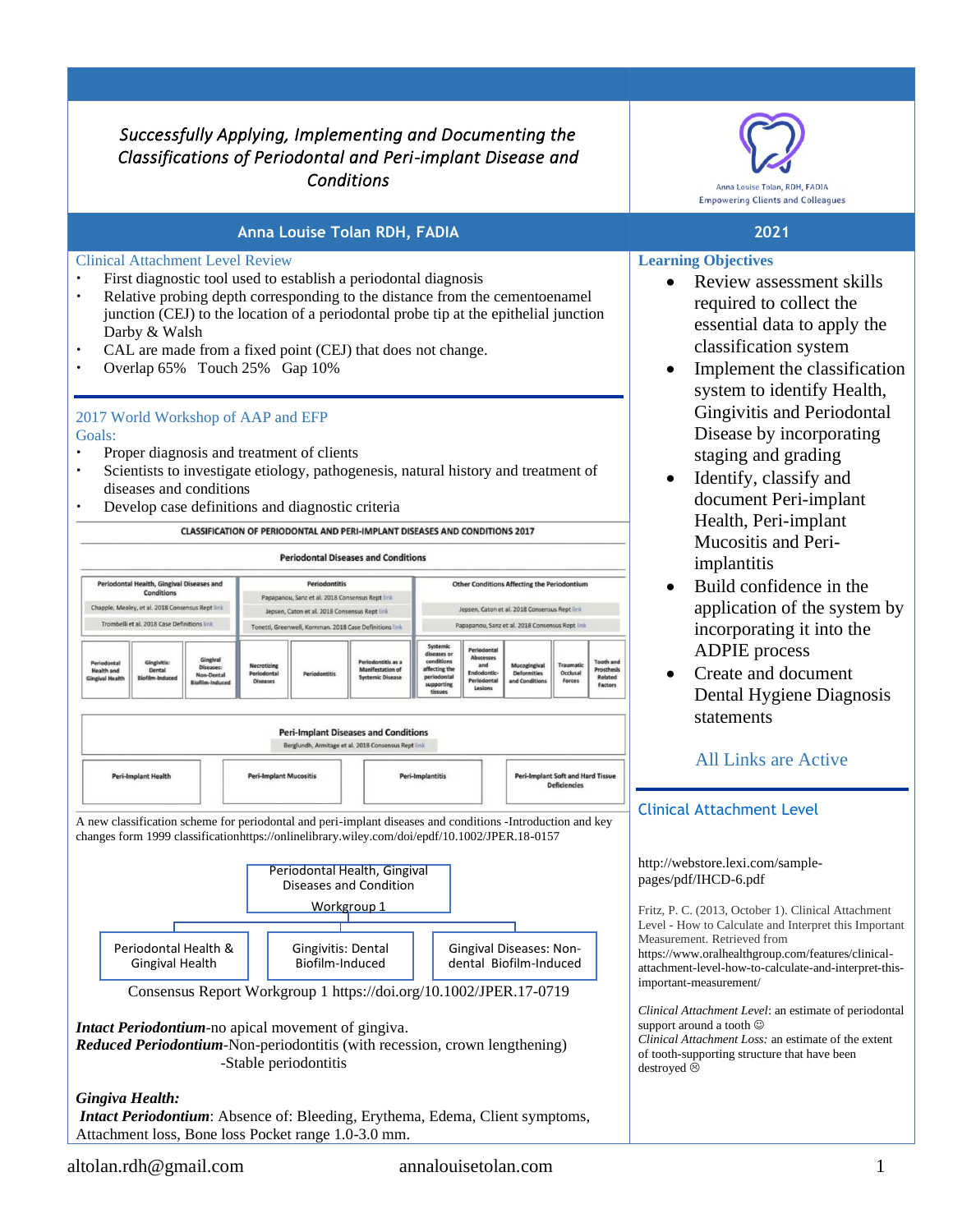*Reduced Periodontium*: Absence of: Bleeding Erythema, Edema, Client symptoms in the presence of reduce clinical attachment and bone levels.

*Periodontal Health in an Intact Periodontium:* Absence of disease assessed clinically (Absence or minimal amount: Bleeding on probing, Erythema, Edema, Client symptoms, Attachment loss, Bone loss, Periodontal evaluation reveals range from 1.0 to 3.0 mm apical to the CEJ).

*Periodontal Health in a Reduced Periodontium: Absence* or minimal amount: Bleeding on probing, Erythema, Edema, Client symptoms, In the presence of reduced: Clinical attachment, Bone loss

Treated & stable periodontitis clients are at risk for recurrent periodontitis

*Gingivitis Dental Plaque-induced***:** inflammation remains confined to the gingiva and does not extend beyond the mucogingival junction and is reversible by reducing levels of dental plaque at the apical to the gingival margin. Defined at the site.

#### *Gingivitis:*

Clinical signs of inflammation: Erythema, Edema, Pain, Heat and loss of function

#### *Gingivitis:*

- *Incipient gingivitis:* only a few sites (less than 10%)
- Localized BOP scores10-30%
- Generalized BOP scores >30%

### *Defining Severity of Plaque-induced Gingivitis*

Mild <10%. Moderate=10-30%. Severe=>30%

#### *Gingival Diseases Non-Dental Biofilm-Induced*

- Non-dental plaque-induced gingival conditions include a wide variety of conditions that are NOT caused by plaque.
- Does not resolve following plaque removal
- The severity of the clinical manifestation is influenced by accumulation and gingival inflammation



#### *Periodontitis*

- Chronic multi-factorial inflammatory disease
- Associated with bacterial dysbiosis
- Progressively destructs supporting structures of the dentition
- Clinical features
	- Loss periodontal support evidence by: CAL, RBL, PPD, BOP

*Necrotizing Periodontal Disease:* is an inflammatory process characterized by a aggressive bacterial invasion and ulcerated tissues.

- Presence of necrosis of the interdental papilla, gingival bleeding, ulcers, halitosis pain and rapid bone loss
- Impairment of the host immune system

## *Periodontal Clinical Case*

Interdental CAL is detectable at  $\geq 2$  non-adjacent teeth

OR Buccal or oral CAL  $\geq 3$ mm with PPD  $\geq 3$ mm is detectable at  $\geq 2$  teeth

The CAL cannot be as a result of

Gingival recession from trauma

| $Notes_$ |                                   |  |
|----------|-----------------------------------|--|
|          |                                   |  |
|          |                                   |  |
|          | the control of the control of the |  |
|          |                                   |  |
|          |                                   |  |
|          |                                   |  |
|          |                                   |  |
|          | the control of the control of the |  |
|          |                                   |  |
|          | _______                           |  |
|          |                                   |  |
|          |                                   |  |
|          |                                   |  |
|          |                                   |  |

## Resources New Classifications

American Academy of Periodontology. (2018). Retrieved fro[m https://www.perio.org/2017wwdc](https://www.perio.org/2017wwdc)

Caton J, Armitage G, Berglundh T, et al. A new classification scheme for periodontal and periimplant diseases and conditions– Introduction and key changes from the 1999classification. J Periodontol . 2018;89(Suppl 1):S1–S8. <https://doi.org/10.1002/JPER.18-0157>

Chapple, I. L., Mealey, B. L., Dyke, T. E., Bartold, P. M., Dommisch, H., Eickholz, P., . . . Yoshie, H. (2018, June 21). Periodontal health and gingival diseases and conditions on an intact and a reduced periodontium: Consensus report of workgroup 1 of the 2017 World Workshop on the Classification of Periodontal and Peri‐Implant Diseases and Conditions. Retrieved from

[https://onlinelibrary.wiley.com/doi/full/10.1002/JPE](https://onlinelibrary.wiley.com/doi/full/10.1002/JPER.17-0719) [R.17-0719](https://onlinelibrary.wiley.com/doi/full/10.1002/JPER.17-0719)

Dietrich, T., Ower, P., Tank, M., West, N. X., Walter, C., Needleman, I., . . . Chapple, I. L. (2019). [Periodontal diagnosis in the context of the 2017](https://www.nature.com/articles/sj.bdj.2019.3)  [classification system of periodontal diseases and](https://www.nature.com/articles/sj.bdj.2019.3)  conditions – [implementation in clinical](https://www.nature.com/articles/sj.bdj.2019.3)  [practice.](https://www.nature.com/articles/sj.bdj.2019.3) *Bdj,226*(1), 16-22. doi:10.1038/sj.bdj.2019.3

Lang, N. P., & Bartold, P. M. (2018, June 20). Periodontal health. Retrieved from [https://www.onlinelibrary.wiley.com/doi/full/10.111](https://www.onlinelibrary.wiley.com/doi/full/10.1111/jcpe.12936) [1/jcpe.12936](https://www.onlinelibrary.wiley.com/doi/full/10.1111/jcpe.12936)

## Assessment Skills Required

*Gingiva Inflammation Index (Loe and Silness 1963) Darby and Walsh*

0=**Absence of inflammation**

1=**Mild inflammation** characterized by slight colour change, little change in texture and no bleeding on probing

2=**Moderate inflammatio**n characterized by redness and swelling of the gingival and accompanied by bleeding on probing

3=**Severe inflammation** characterized by significant redness and hypertrophy, a tendency to bleed spontaneously, and ulceration **Best Practice**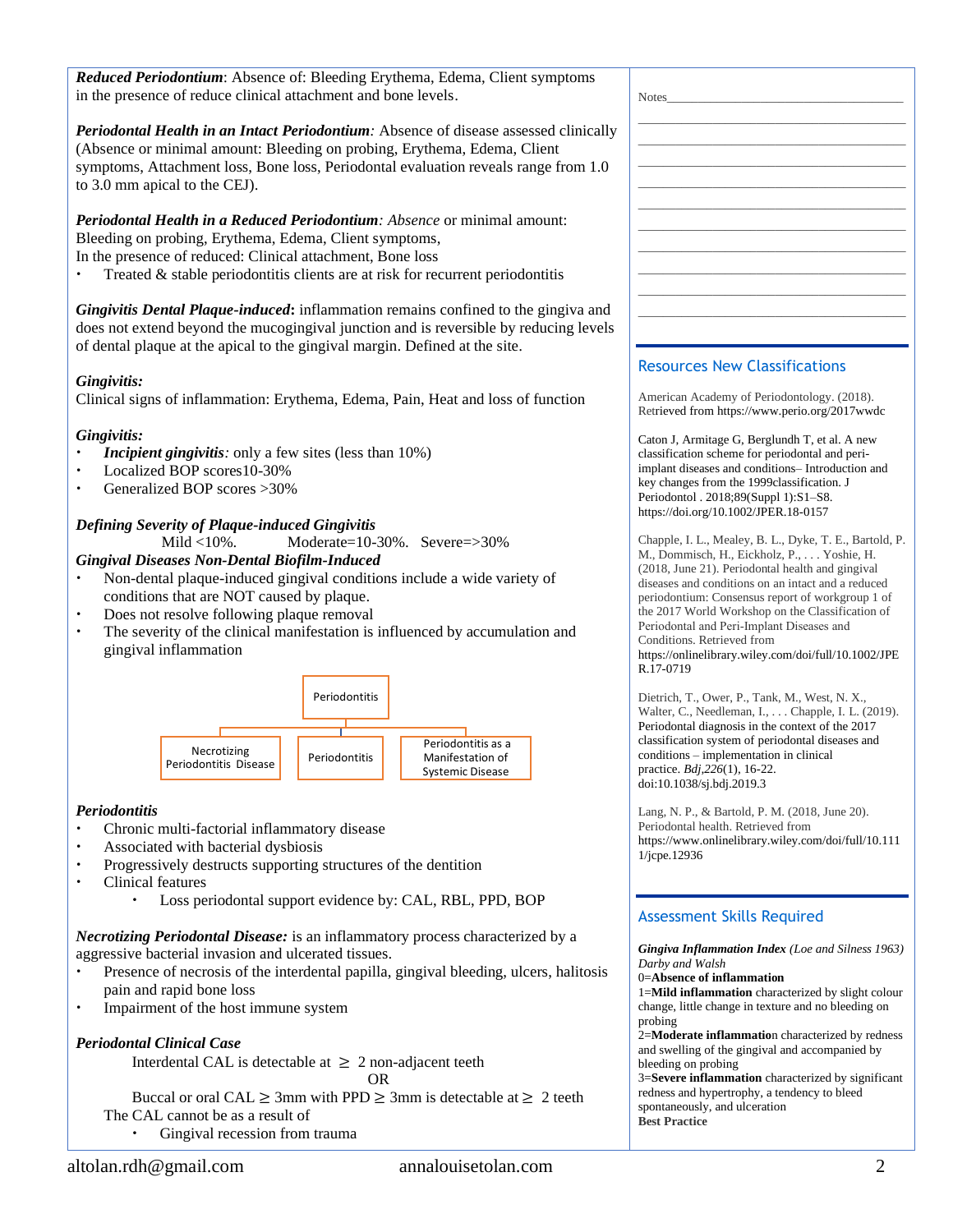- Dental caries extending in the cervical area of the tooth
- The presence of CAL on the distal of a 7 and associated with the malposition for extraction of the 8
- Endodontic lesion draining thought the marginal periodontium
- Vertical root fracture

# *Classification of Periodontal Disease using Staging and Grading*

- *Staging*
- Number and distribution of teeth
- Degree of periodontal breakdown
- Evidence of rate of destruction of the periodontium<br>
Complexity of management
- Complexity of management
- Causal factors

#### *Grading*

- Rate of progression
- Assessment of further risk
- Analysis of possible poor outcomes of treatment
- Assessment of the risk of PD to negatively impact overall health

#### *Periodontal Disease Stability*



**Periodontal disease as a manifestation of systemic disease** Diseases that are related to periodontal disease because they can lead to decreased infection resistance, or dysfunction that increases susceptibility to inflammation and destruction **Systemic disorders that impact periodontal tissue**s can be grouped into categories like genetic disorders that affect the host immune response or affect the connective tissues, metabolic and endocrine disorders, and inflammatory conditions.



*Periodontal Evaluation* should be done on a client every 12 months or as indicated by client condition *Radiographic Bone Loss*: Using your perio probe or measurement application on digital radiograph program



Coronal third of root. Apical third of root

### AAP Staging and Grading Resources

PLEASE PRINT OFF 3 pages to complete your notes AAP Staging and Grading **Resources** 

## Periodontal Disease Resources

**Crest+Oral B Patient Consultation Guide** Chairside 2018 Classifications Periodontal and Peri-implant Disease Guide <http://www.dentalcare.ca/en-ca/perioguide>

## **Probing the Depths to Enhance Your Clinical Results** [https://www.hu-](https://www.hu-friedy.com/education/continuing-education-classes)

[friedy.com/education/continuing-education](https://www.hu-friedy.com/education/continuing-education-classes)[classes](https://www.hu-friedy.com/education/continuing-education-classes)

Papapanou, P. N., Sanz, M., Buduneli, N., Dietrich, T., Feres, M., Fine, D. H., . . . Tonetti, M. S. (2018, June 21). Periodontitis: Consensus report of workgroup 2 of the 2017 World Workshop on the Classification of Periodontal and Peri‐Implant Diseases and Conditions. Retrieved from [https://onlinelibrary.wiley.com/doi/10.1002/JPER.17](https://onlinelibrary.wiley.com/doi/10.1002/JPER.17-0721) [-0721](https://onlinelibrary.wiley.com/doi/10.1002/JPER.17-0721)

Tonetti, M. S., Greenwell, H., & Kornman, K. S. (2018, June 20). Staging and grading of periodontitis: Framework and proposal of a new classification and case definition. Retrieved from [https://onlinelibrary.wiley.com/doi/10.1111/jcpe.129](https://onlinelibrary.wiley.com/doi/10.1111/jcpe.12945) [45](https://onlinelibrary.wiley.com/doi/10.1111/jcpe.12945)

Berglundh, T., Armitage, G., Araujo, M. G., Avila‐ Ortiz, G., Blanco, J., Camargo, P. M., . . . Zitzmann, N. (2018, June 20). Peri‐implant diseases and conditions: Consensus report of workgroup 4 of the 2017 World Workshop on the Classification of Periodontal and Peri-Implant Diseases and Conditions. Retrieved from [https://www.onlinelibrary.wiley.com/doi/full/10.111](https://www.onlinelibrary.wiley.com/doi/full/10.1111/jcpe.12957) [1/jcpe.12957](https://www.onlinelibrary.wiley.com/doi/full/10.1111/jcpe.12957)

#### **Resources**

[https://www.oralhealthgroup.com/features/the-new](https://www.oralhealthgroup.com/features/the-new-global-classification-system-for-periodontal-and-peri-implant-diseases-an-executive-summary-for-the-busy-dental-professional/)[global-classification-system-for-periodontal-and](https://www.oralhealthgroup.com/features/the-new-global-classification-system-for-periodontal-and-peri-implant-diseases-an-executive-summary-for-the-busy-dental-professional/)[peri-implant-diseases-an-executive-summary-for-the](https://www.oralhealthgroup.com/features/the-new-global-classification-system-for-periodontal-and-peri-implant-diseases-an-executive-summary-for-the-busy-dental-professional/)[busy-dental-professional/](https://www.oralhealthgroup.com/features/the-new-global-classification-system-for-periodontal-and-peri-implant-diseases-an-executive-summary-for-the-busy-dental-professional/)